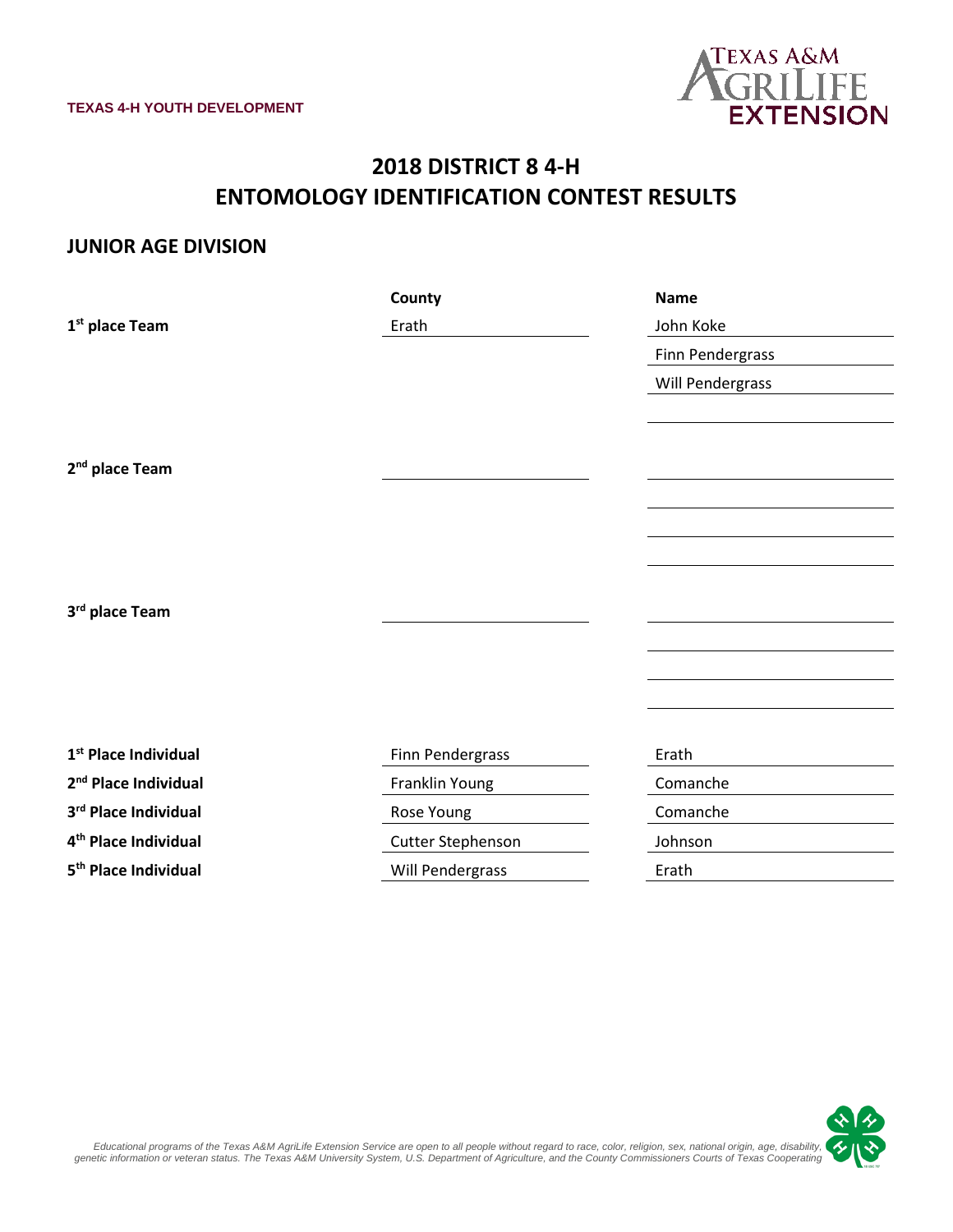

# **2018 DISTRICT 8 4-H ENTOMOLOGY IDENTIFICATION CONTEST RESULTS**

### **INTERMEDIATE AGE DIVISION**

|                                  | County   | <b>Name</b>          |
|----------------------------------|----------|----------------------|
| 1 <sup>st</sup> place Team       | Comanche | Cody DeAx            |
|                                  |          | <b>Tyson DeAx</b>    |
|                                  |          | <b>Brian Moerman</b> |
|                                  |          |                      |
|                                  |          |                      |
| 2 <sup>nd</sup> place Team       |          |                      |
|                                  |          |                      |
|                                  |          |                      |
|                                  |          |                      |
|                                  |          |                      |
| 3rd place Team                   |          |                      |
|                                  |          |                      |
|                                  |          |                      |
|                                  |          |                      |
|                                  |          |                      |
| 1 <sup>st</sup> Place Individual | Johnson  | Sayer Whaley         |
| 2 <sup>nd</sup> Place Individual | Comanche | <b>Tyson DeAx</b>    |
| 3rd Place Individual             | Comanche | Cody DeAx            |
| 4 <sup>th</sup> Place Individual | Johnson  | Poppy Twombly        |
| 5 <sup>th</sup> Place Individual | Comanche | <b>Brian Moerman</b> |